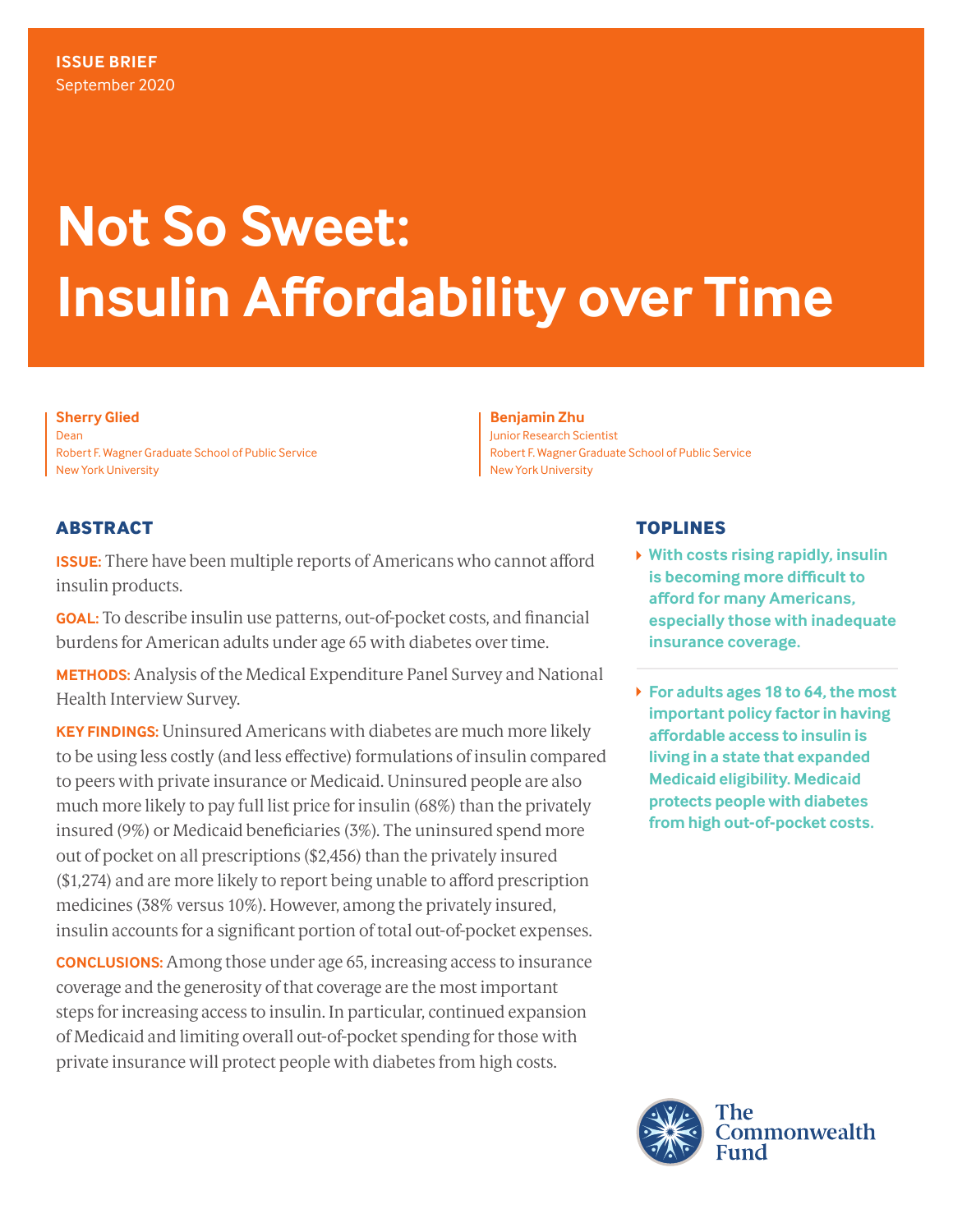### <span id="page-1-0"></span>**INTRODUCTION**

Of the 30 million Americans who have diabetes, about 31 percent take insulin to manage the condition[.1](#page-11-0) Many varieties of insulin are now available, including rapidacting and longer-acting agents. Insulin prices also vary considerably: newer, more effective, more easily administered forms of insulin are much costlier than older forms. Recently, list prices of many of the newer forms of insulin have risen rapidly, with average increases of 15 percent to 17 percent per year since 2012.<sup>2</sup> For people with diabetes who are insulin-dependent, these high list prices can have tragic consequences. News stories regularly report on people who died or suffered severe

complications because they could no longer afford insulin,<sup>[3](#page-11-0)</sup> and as many as one in four people with diabetes report rationing insulin to save money.[4](#page-11-0)

Governments have begun to focus attention on this problem. In May 2019, Colorado became the first state to cap insulin copayments at \$100 for insured residents[.5](#page-11-0) In April 2019, Congress held hearings on rising insulin costs,<sup>6</sup> and members from both major parties expressed a strong desire to rein in pharmaceutical prices.<sup>[7](#page-11-0)</sup>

Despite widespread interest in addressing insulin prices, choosing an optimal regulatory solution has been challenging because of the complex nature of insulin pricing (Exhibit 1).



### Exhibit 1. Overview of the Pharmaceutical Supply Chain

Data: Lauren Vela, *[Reducing Wasteful Spending in Employers' Pharmacy Benefit Plans](https://www.commonwealthfund.org/publications/issue-briefs/2019/aug/reducing-wasteful-spending-employers-pharmacy-benefit-plans)* (Commonwealth Fund, Aug. 2019). Adapted from Janssen Global Services, LLC, *[2018 Janssen U.S. Transparency Report](https://jnj-janssen.brightspotcdn.com/30/0e/a365aea641e28a57573355358e01/2018-janssen-us-transparency-report.pdf#page=21)* (Janssen, Mar. 2019), 21.

**Patients**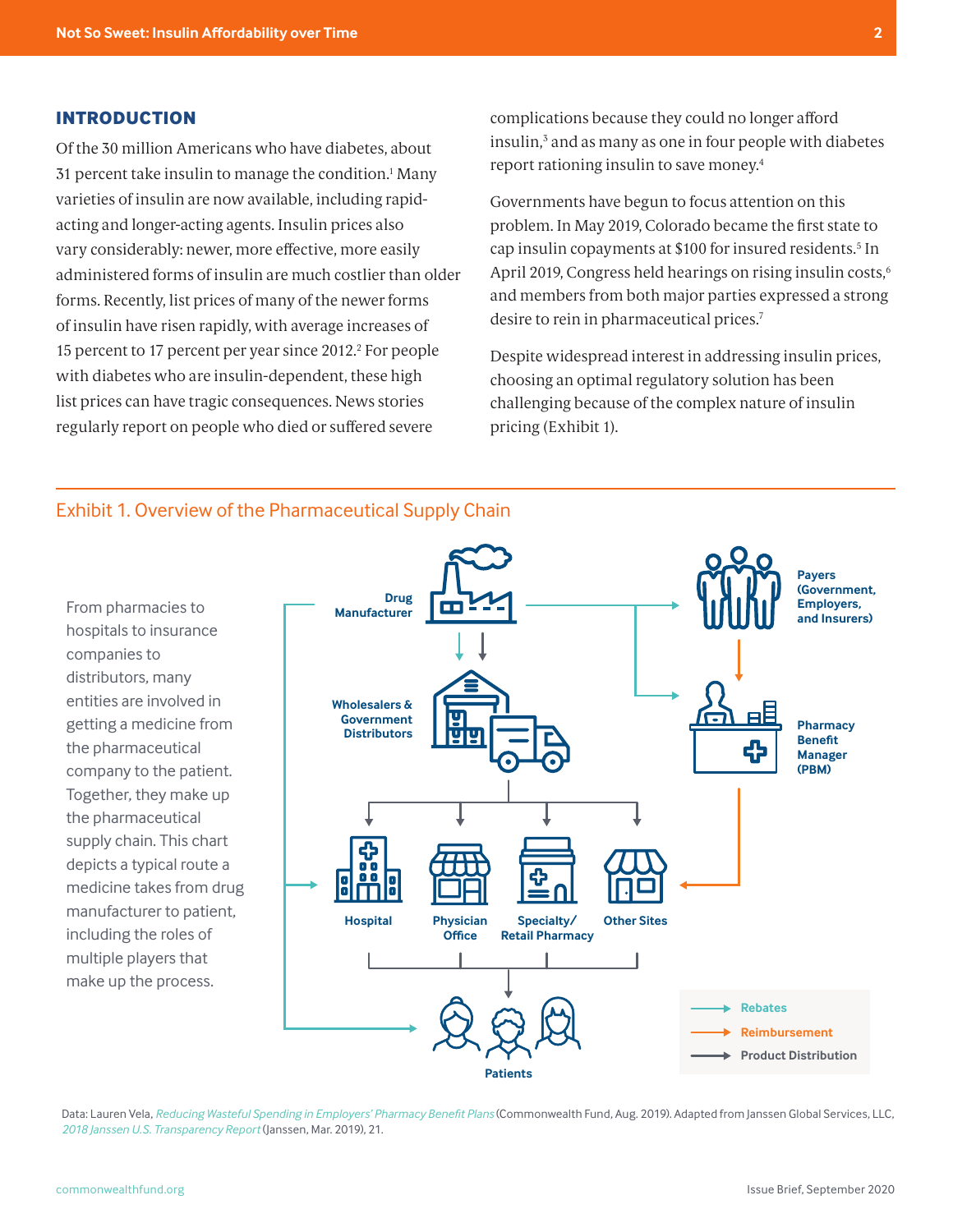<span id="page-2-0"></span>Typically, insulin is sold by manufacturers to pharmaceutical benefit managers (PBMs) at a negotiated list price. Included in this list price are rebates that manufacturers pay to PBMs, which often pass the rebates along to insurers in exchange for a more beneficial placement on insurance plan formularies. The net price that manufacturers collect for the insulin is equal to the list price minus any rebates paid to PBMs, other fees paid to wholesalers, and discounts paid to pharmacies.[8](#page-11-0) Because many of these rebates, fees, and discounts are negotiated as a percentage of the overall list price, many of these actors have incentives to keep list prices high. As a result, list prices have increased dramatically over the past few years, although the net prices received by manufacturers have been stable or have declined. For example, between 2003 and 2016, the list price for a vial of NovoLog, a popular insulin analog, increased by 310 percent, after adjusting for economywide inflation. However, the net price received by the manufacturer, Novo Nordisk, decreased by 21 percent over the same period.[9](#page-11-0)

The complexity of the insulin supply chain affects different patients differently. For instance, uninsured patients pay list prices, unless they can obtain insulin from compassionate use programs established by manufacturers, philanthropic sources (for example, free clinics), or even insulin-sharing groups on social media. People with Medicaid generally pay nothing out of pocket, or a very modest copayment. Privately insured consumers under age 65 pay varying out-of-pocket prices. Some pay copayments, while others pay an insurer-established price up to a deductible as well as a coinsurance amount up to an out-of-pocket maximum.

This heterogeneous payment structure further complicates policymaking. To the extent that list prices are passed along to insured patients, reducing list prices will reduce these burdens proportionately. For those who pay high coinsurance rates or face high deductibles, limits on the structure of cost-sharing may be more effective. Finally, uninsured patients might benefit most from improving health insurance coverage.

Studies have examined the implications of rising insulin list prices for Medicare Part D beneficiaries, showing substantial increases in out-of-pocket spending per user[.10](#page-11-0) However,

little is known about insulin use in people under age 65. This issue brief uses data from the Medical Expenditure Panel Survey 2014–2017 and the National Health Insurance Survey 2007–2017 to examine the relationships among insurance coverage, out-of-pocket spending, and prescription affordability and access among people ages 18 to 64, not covered by Medicare, who have diabetes. (See "[How We](#page-8-0)  [Conducted This Study"](#page-8-0) for more detail.)

### **FINDINGS**

### **Drug Prices and Drug Use**

Exhibit 2 plots the insulin prescriptions in our sample for people with full-year private insurance (both group and individual) and those who were uninsured all year. We plot the proportion of the total cost of each prescription that was paid out of pocket against the total cost of a 1,500-unit equivalent prescription (capped at \$750).

We found tremendous heterogeneity in the total price and out-of-pocket cost of insulin in the market of adults under age 65 with diabetes. The total expenditure (from all sources) for a single 1,500-unit prescription of insulin can vary from \$0 (typically a free sample) to more than \$1,500. For 75 percent of all prescriptions filled, the out-of-pocket share of this total expenditure was less than 15 percent. About 16 percent of all people with diabetes who used insulin paid the full price of any single prescription in any year.

Half of (standardized) insulin prescriptions for privately insured patients are reimbursed at a price between \$317 and \$425. This is consistent with data on the list prices of common insulin types[.11](#page-11-0) About 1 percent of 1,500-unit equivalent prescriptions for this group have a total cost of more than \$645; these are generally prescriptions for Novolog, Levemir, and Humalog.

Most insulin prescriptions filled by privately insured patients had an out-of-pocket cost between 0 percent and 20 percent of the total cost of their prescriptions. The vast majority of prescriptions filled by privately insured patients (89%) incurred less than \$100 in out-ofpocket costs. Only 4 percent of privately insured patients paid the full price of an insulin formulation with a total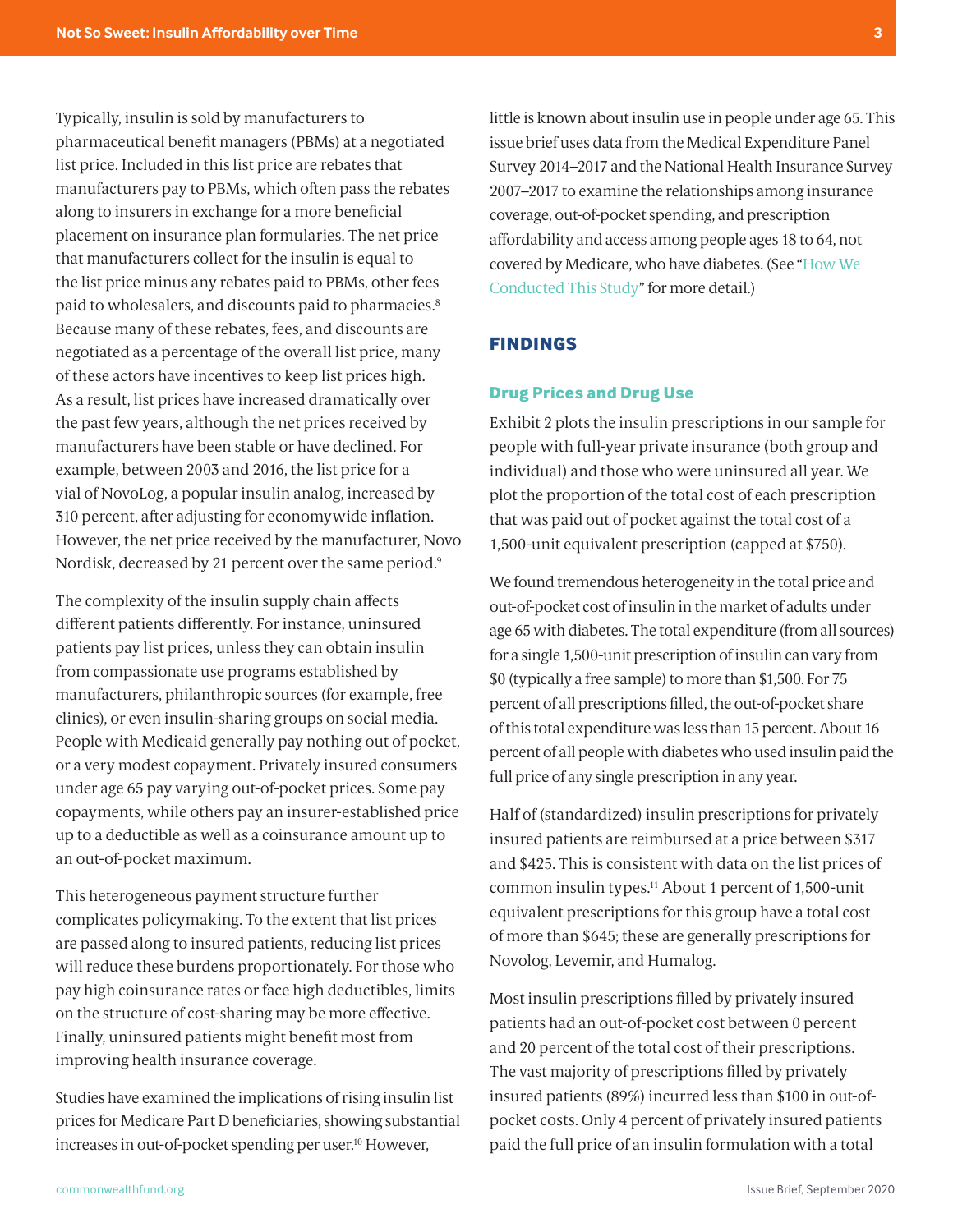<span id="page-3-0"></span>Exhibit 2. Percentage Paid Out of Pocket Versus Full Cost of Drug, Adjusted for 1,500-Unit Equivalent Dosage, by Insurance Coverage (full-year privately insured and full-year uninsured)





Note: Each point represents an insulin prescription filled by an individual with either private insurance (black x's) or without coverage (red x's). The vertical axis shows the share of cost paid out of pocket, and the horizontal axis shows the standardized total cost of the prescription. Points above the curving line represent combinations of out-of-pocket share and total cost that yield an out-of-pocket payment above \$100 (for example, 20% copayment for a \$500 total price prescription). Points below the curve had an out-of-pocket cost below \$100. Appendix Exhibit 1 describes this information in more detail.

Data: Medical Expenditure Panel Survey, 2014–2017.

reimbursed cost of at least \$500 at any time over the course of a year (see [Appendix Exhibit 2](#page-9-0)).

Although not shown in Exhibit 2, Medicaid patients used insulin formulations similar to those used by privately insured people[.12](#page-11-0) Very rarely did they pay more than a minimal amount out of pocket for a prescription.

The situation of uninsured patients is quite different. About half of insulin prescriptions for uninsured patients are reimbursed at a price below \$190. Uninsured people are simply not using newer insulin formulations. Their prescriptions are much more likely to be for older, less easily managed forms of insulin[.13](#page-11-0) For people with type 1 diabetes, some of these formulations are associated with higher risk of hypoglycemic episodes, nocturnal hypoglycemia, and increased within-subject variability of fasting blood glucose[.14](#page-11-0) Newer insulin analogs are associated with more predictable glycemic control for both type 1 and type 2 diabetes[.15](#page-11-0)

Out-of-pocket spending shares are also dramatically different for uninsured patients. About 47 percent of prescriptions filled by uninsured patients were paid for 100 percent out of pocket, while about 21 percent of prescriptions filled by the uninsured had zero out-of-pocket cost. Overall, about 71 percent of insulin prescriptions filled by uninsured patients cost more than \$100 out of pocket.

While privately insured people make up nearly half of all insulin-using people with diabetes ages 18–64, they constituted only 4 percent of those who paid full price for a standardized insulin formulation with a total reimbursed cost of at least \$500. Uninsured people and those with a gap in coverage, who represent 17 percent of the insulin-using population with diabetes, constituted 80 percent of those who paid full price for an insulin prescription with a total reimbursed cost greater than \$500 at some point during a year (see [Appendix Exhibit 2](#page-9-0)).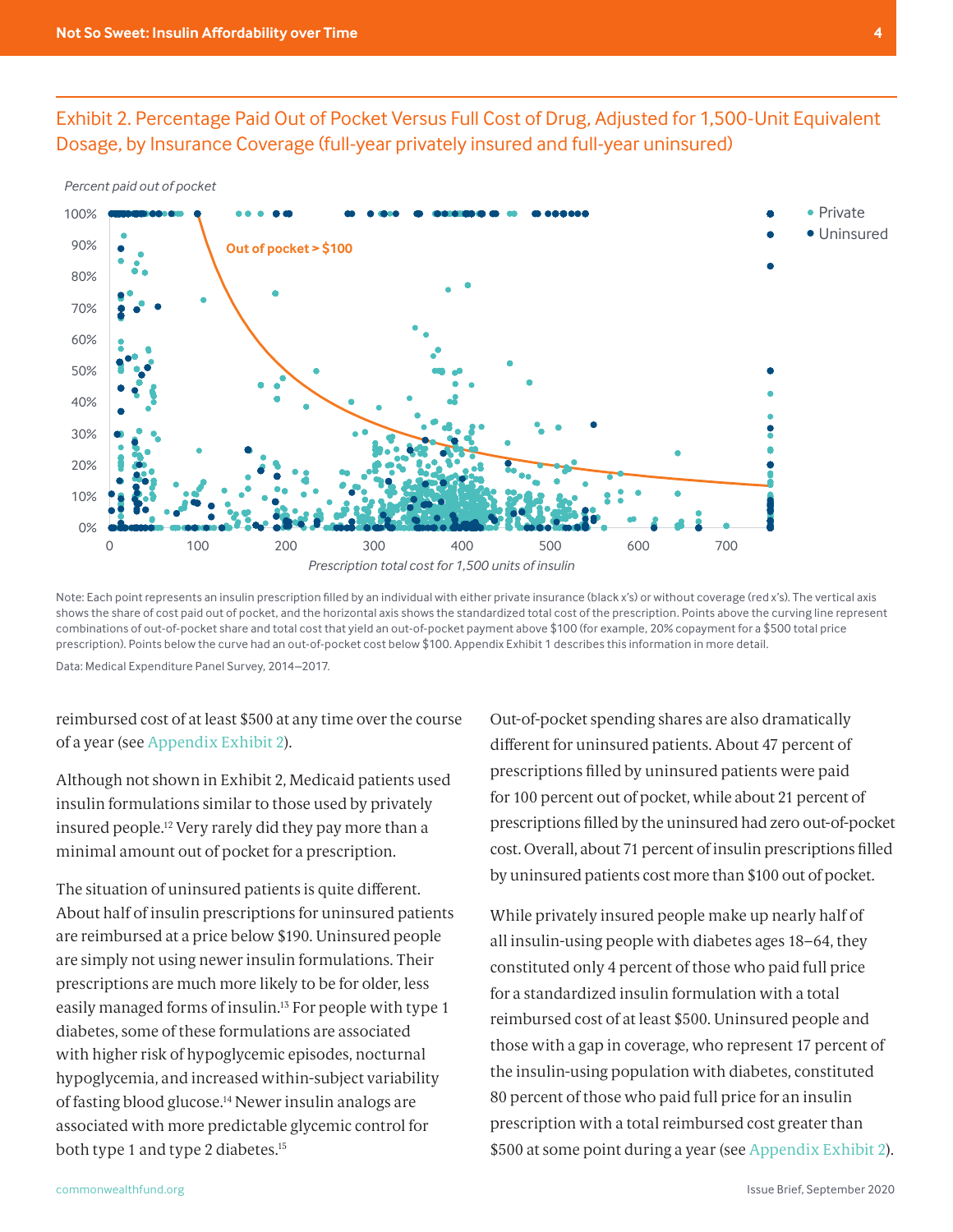In summary, the difference between uninsured and privately insured patients reflects two dynamics. First, uninsured people typically use cheaper, older, and, sometimes less effective, formulations of insulin than do privately insured patients or Medicaid patients. Second, while some uninsured patients are able to get prescriptions through compassionate use or discount programs, many must pay the full cost of their prescriptions out of pocket.

### **List Prices and Out-of-Pocket Spending for Insulin with a Total Reimbursed Cost of at Least \$100**

For uninsured patients, however, the pattern is quite different. About two-thirds of uninsured patients who were regular users of insulin with a total reimbursed cost of at least \$100 paid full price for a prescription at any time, and those in this group paid full price for a majority of their prescriptions. The median out-of-pocket cost per prescription incurred by uninsured people using these insulin formulations was \$16 but total out-of-pocket expenditures for prescription medications were much higher. On average, regular users of insulin formulations with total reimbursed costs of at least \$100 who were

uninsured spent about twice as much out of pocket on insulin as did those with private insurance (\$1,288). In addition, one-quarter of uninsured, regular users of these insulin formulations spent more than \$3,619 out of pocket across *all* their prescription medicines.

Much of the policy attention on insulin costs focuses on people who regularly use new, more expensive insulin formulations with high list prices. Exhibit 3 shows how patterns of payment differ across insurance types among regular users of standardized insulin prescriptions with a total reimbursed cost of at least \$100. These prescriptions constitute 85 percent of insulin prescriptions. About 9 percent of regular users of these insulin formulations who held full-year private insurance paid the full price for a prescription at any point during the year, most likely because they had not yet reached their coverage deductible. These costs added up across prescriptions. On average, regular users of insulin formulations with total reimbursed costs of at least \$100 who were privately insured all year spent \$613 out of pocket on insulin. One-quarter of privately insured, regular users of these insulin formulations spent more than \$1,389 out-of-pocket across *all* their prescription medicines.

# Exhibit 3. Patterns of Payment over a Year for Prescriptions Among Regular Users of Insulin Formulations with a Total Reimbursed Cost of More Than \$100, 2014–2017

|                                                                                    | <b>Full-year</b><br>private insurance<br>(group and individual) | <b>Full-year</b><br><b>Medicaid</b> | <b>Full-year</b><br>uninsured | <b>All</b> |
|------------------------------------------------------------------------------------|-----------------------------------------------------------------|-------------------------------------|-------------------------------|------------|
| Percentage who paid full price at any point<br>during the year                     | 9%                                                              | 3%                                  | 68%                           | 14%        |
| Median out-of-pocket cost for 1,500-unit<br>equivalent insulin (all prescriptions) | \$20                                                            | \$0                                 | \$16                          | \$5        |
| Average out-of-pocket costs for insulin over<br>the year                           | \$613                                                           | \$23                                | \$1,288                       | \$474      |
| Average out-of-pocket costs for all prescriptions                                  | \$1,274                                                         | \$105                               | \$2,456                       | \$1,018    |
| 75th percentile out-of-pocket costs for all<br>prescriptions                       | \$1,389                                                         | \$130                               | \$3,619                       | \$1,214    |

Note: Regular users are those with four or more prescriptions in a year.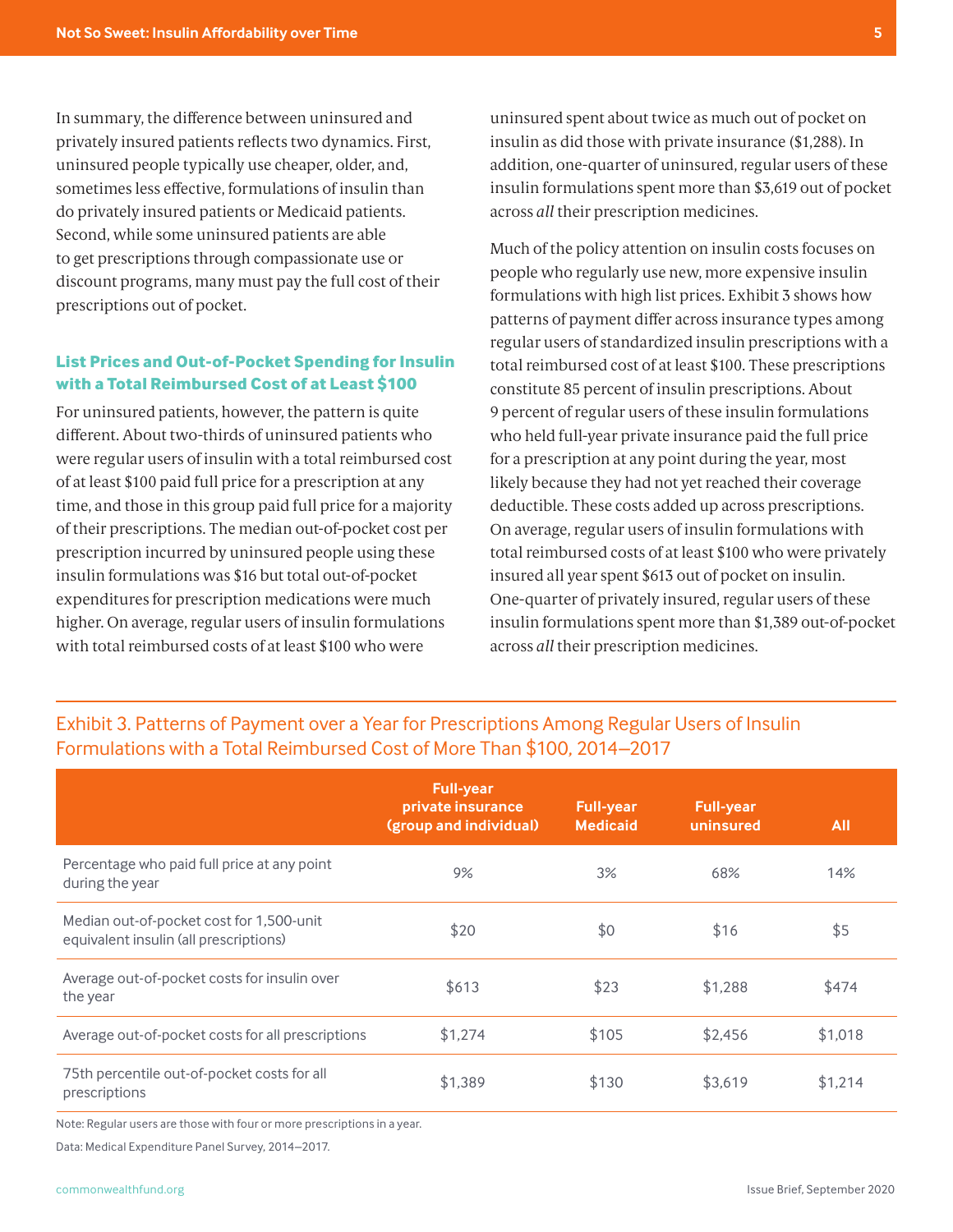### <span id="page-5-0"></span>**Variations Among Those with Private Health Insurance**

There are substantial variations in the structure of private health insurance, which may have significant implications for out-of-pocket spending. Under many plans, drugs purchased before reaching a deductible must be paid at list price. Beyond this level, payments depend on plan design. According to the Kaiser Family Foundation Employer survey, 91 percent of covered workers in 2017 were in a plan with tiered cost-sharing for drugs. Depending on the tiering structure and drug tier, 21 percent to 81 percent of 2017 plans required a copayment for prescriptions (copayment-only plans), while 10 percent to 79 percent required coinsurance (coinsurance-only plans)[.16](#page-11-0) Highdeductible plans typically incorporate coinsurance above the deductible. As plans have moved to higher deductibles, there has been a trend toward coinsurance designs, which more closely tie out-of-pocket payments to list prices.

While the Medical Expenditure Panel Survey does not provide direct information on insurance design, we were able to use the patterns of out-of-pocket payments in this survey data to classify those with private insurance into copayment-only, coinsurance-only, and unclassified (not classifiable using our algorithm) groups. Consistent with

other studies[,17](#page-11-0) the fraction of privately insured people who used insulin covered by copayment-only plans dropped from 29 percent in 2014 to 24 percent in 2017, while the fraction in coinsurance-only plans rose from 11 percent in 2014 to about 16 percent in 2017.

Exhibit 4 highlights how these variations in plan design affected spending patterns among all insulin users (regular or irregular users) and all types of insulin (costly or inexpensive). We found that people in copaymentonly plans typically paid about \$10 less out of pocket for each 1,500-unit equivalent prescription than people in coinsurance-only plans. Over the course of a year, this difference added up; the average person in a copaymentonly plan spent about \$113 less (48% less) on insulin than did the average person in a coinsurance-only plan.

Many people with diabetes also use drugs other than insulin. Those in copayment-only plans spent about 34 percent less on drugs overall than those in coinsurance plans. Finally, drugs comprise about half of total out-ofpocket costs for people with diabetes who used insulin. Across both drugs and other services, mean out-of-pocket costs for those in copayment-only plans were 24 percent lower than those in coinsurance-only plans.

|                                                                                 | <b>Copayment-only plans</b> | <b>Coinsurance-only plans</b> |
|---------------------------------------------------------------------------------|-----------------------------|-------------------------------|
| Share of all privately insured insulin users in this type of plan,<br>2014-2015 | 42%                         | 10%                           |
| Share of all privately insured insulin users in this type of plan,<br>2016-2017 | 37%                         | 12%                           |
| Mean out-of-pocket costs per 1,500-unit insulin prescription                    | \$29                        | \$39                          |
| Mean annual out-of-pocket costs for insulin                                     | \$235                       | \$348                         |
| Mean annual out-of-pocket costs for all prescriptions                           | \$729                       | \$977                         |
| Mean, total annual out-of-pocket costs                                          | \$1,462                     | \$1,814                       |

# Exhibit 4. Annual Out-of-Pocket Costs by Plan Design Among All Privately Insured People with Diabetes Ages 18–64 Who Used Insulin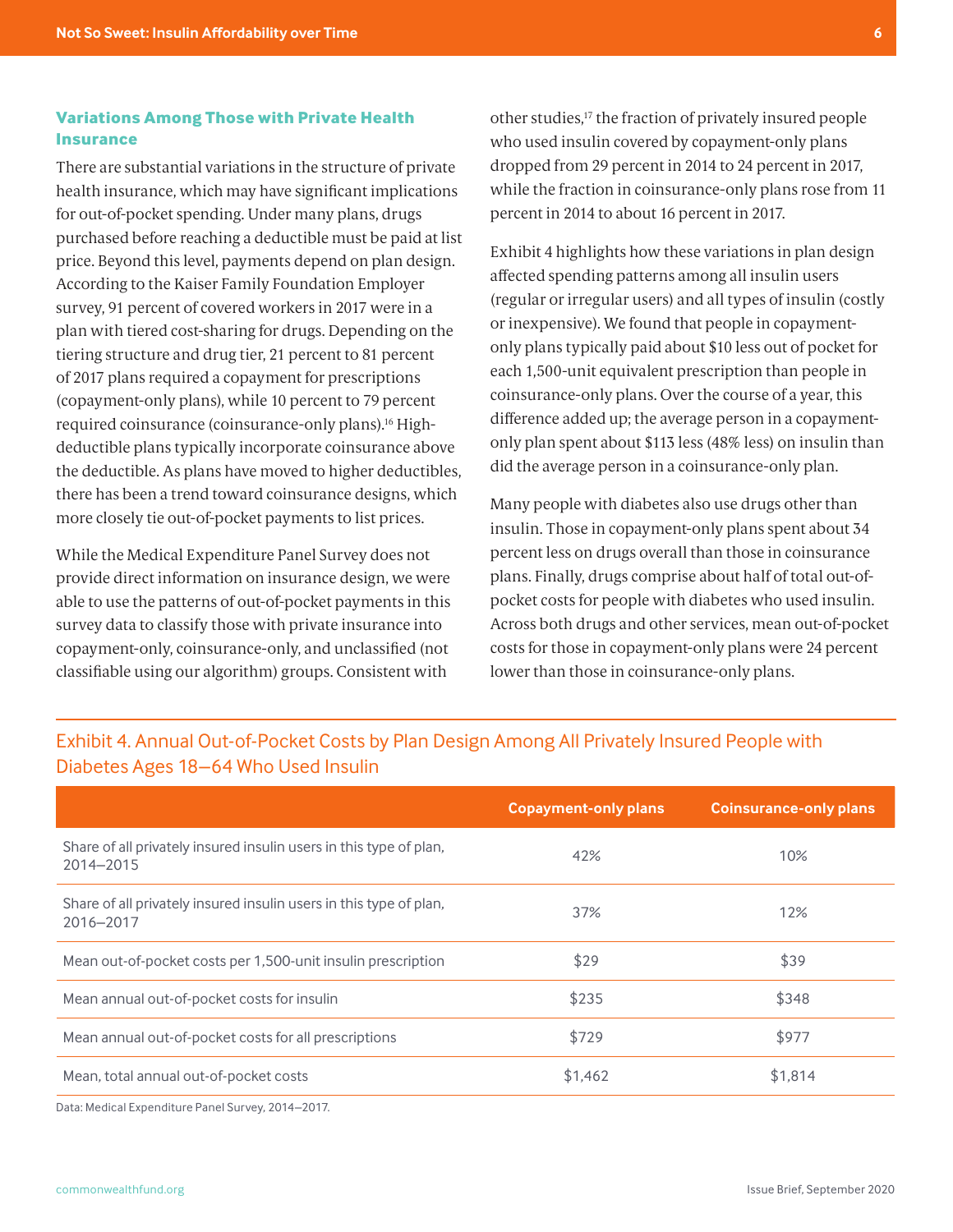### **Affordability**

The data in Exhibit 4 highlight the potential importance of high deductibles in determining the out-of-pocket exposure of people with diabetes. To see how deductible structure might affect affordability, we used the National Health Interview Survey, which includes questions about prescription drug affordability and separates highdeductible plans from other private insurance.

Exhibit 5 shows how affordability of prescription medication varies by insurance, coverage type, and income. Affordability problems increase as income falls and are much higher among those without insurance coverage. Even among the highest income group, however, people with diabetes enrolled in high-deductible plans report greater affordability problems than those in conventional private insurance plans.

The importance of insurance coverage in promoting access is further documented in Exhibit 6, which describes how affordability has changed over time. Although insulin prices increased rapidly between 2007 and 2017, the Affordable Care Act's (ACA's) coverage expansions have reduced the share of those with diabetes in each income group who report difficulty affording prescription drugs. The greatest declines have been among people with incomes between 100 percent and 300 percent of the federal poverty level who have benefited from the ACA's marketplace-based coverage expansions. In 2017, 45 percent of those with diabetes who reported that they could not afford prescription drugs lived in the South, where many states had not yet expanded Medicaid (data not shown).

# Exhibit 5. Difficulty in Affording Prescriptions Among People Ages 18–64 with Diabetes, by Coverage Difficulty in Affording Prescriptions Among People Ages 18–64 with Diabetes, Type and Income, 2014–2017



*Percent reporting affordability problems*

*Income as percentage of federal poverty level (FPL)*

Note: Excludes Medicare beneficiaries.

Data: National Health Interview Survey, 2014–2017.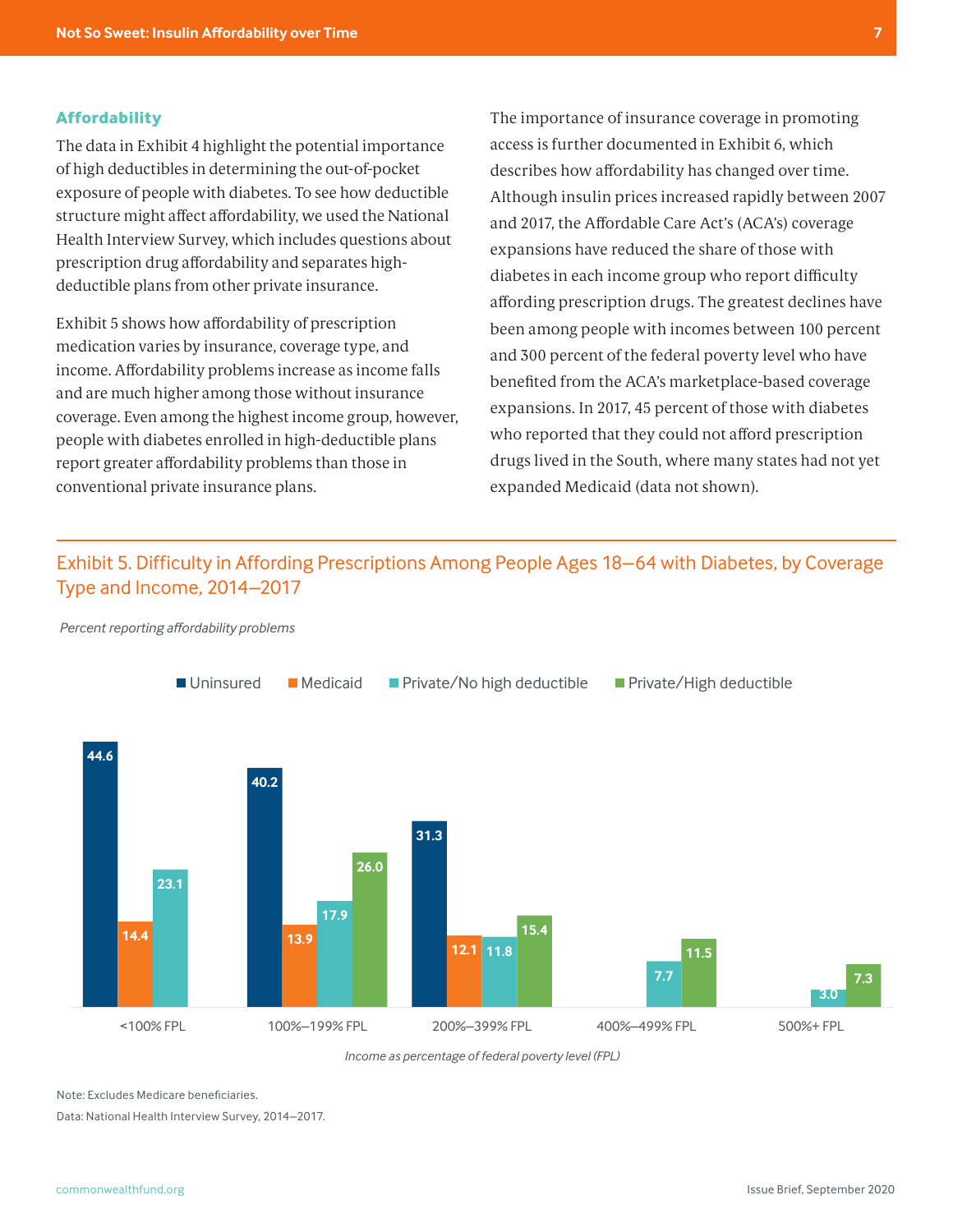# Exhibit 6. Percentage of People with Diabetes Who Have Difficulty Affording Prescriptions, by Years and Income extensive presents, by Years and Income

#### *Percent reporting affordability problems*



*Income as percentage of federal poverty level (FPL)*

Data: National Health Interview Survey, 2007–2017. Data: National Health Interview Survey, 2007–2017.

### **POLICY IMPLICATIONS**

Our analysis suggests that the most important factors affecting the affordability of insulin for people under age 65 with diabetes are the availability of coverage and the form of that coverage. While rising insulin list prices are a serious problem for those who must pay full price for insulin prescriptions, people with adequate coverage that is, those in low-deductible, copayment-only plans are often shielded from these price increases.

The single most important policy factor affecting access to affordable insulin for adults ages 18–64 is Medicaid expansion. People with diabetes who can enroll in Medicaid are protected both from high out-of-pocket costs for insulin and from high costs for other dimensions of their care.

For those with private insurance, the structure of that insurance matters a great deal. Enrollees in copaymentonly plans are better protected than are those who pay coinsurance for drugs. However, because plans typically include deductibles and out-of-pocket maximums that apply to all care — and because people with diabetes typically need medications other than insulin as well as regular medical services — it is not enough to focus only on the coverage structure for insulin prescriptions. Instead, to ensure adequate financial protection for people with diabetes, policymakers will likely need to address cost-sharing for all types of care.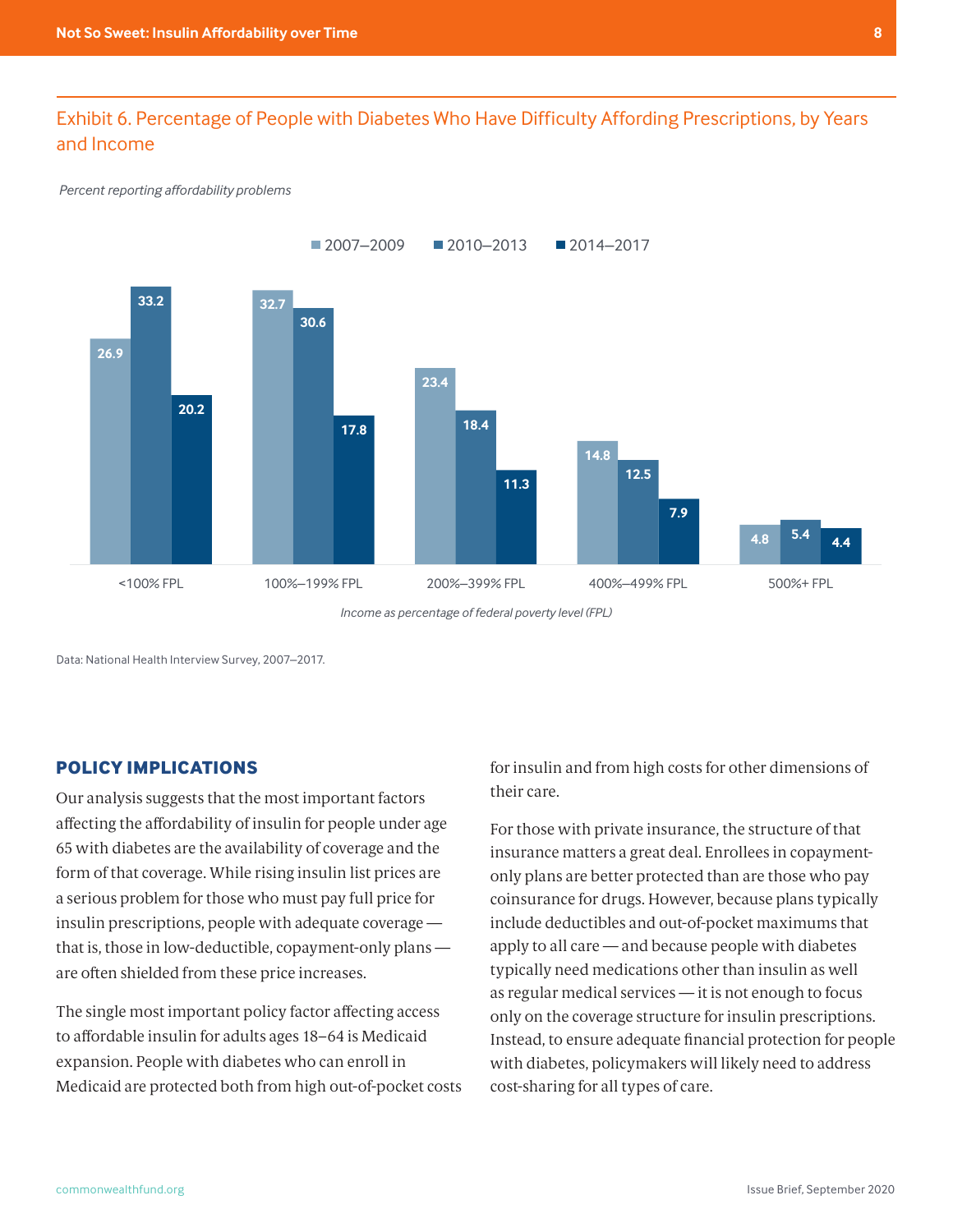### <span id="page-8-0"></span>**HOW WE CONDUCTED THIS STUDY**

We analyzed Medical Expenditure Panel Survey (MEPS) and National Health Interview Survey (NHIS) data from 2014–2017 and 2007–2017, respectively. We then broke these years into three periods: 2014–2017, 2010–2013, and 2007–2009. From the MEPS, we merged the fullyear consolidated files, which contained demographic and insurance information, with the prescribed medicines files, which contained information about drug-specific spending. We then took these files and kept all observations of insulin prescriptions to calculate the distribution of insulin out-of-pocket and total costs, both per prescription and overall, for holders of various insurance types in each period. We inflation-adjusted all cost dollar amounts to 2017 dollars, the final year included in our study, and excluded prescriptions to individuals younger than age 18 and older than age 64, or to Medicare patients.

Insulin is sold in varying package sizes and dosages. To facilitate comparisons, we standardized our costs to the cost of a standard 1,500-unit equivalent prescription, using the MEPS variables for drug quantity and strength, and MEPS variables for quantity and strength units. We excluded prescriptions when drug quantity and strength were recorded as unknown.

We report all dollar estimates in 2017 dollars, the final year of our analysis. In some of our analyses, we restricted our

sample to regular users of insulin, whom we define as those who filled the equivalent of four or more 1,500-unit equivalent prescriptions for insulin in a year, each with a total reimbursed cost of at least \$100 or \$500.

To classify private insurance holders into copayment-only, coinsurance-only, and unclassified groups, we looked at out-of-pocket spending on each individual prescription. We defined copayments as any out-of-pocket payment between \$5 and \$100 that was a multiple of five. Coinsurance payments were defined as any out-of-pocket payments that were not copayments and that accounted for less than 50 percent of the total costs paid out of pocket. We then defined all out-of-pocket payments as payments where the total cost of the prescription was paid completely out of pocket, and we defined zero outof-pocket payments as prescriptions where the out-ofpocket cost was equal to zero.

For the NHIS files, we merged the sample adult files, person files, and family files from each of the aforementioned periods. The sample adult files contained information about drug affordability and diabetic status, the person files contained insurance information, and the family files contained information about income. After merging these files, we restricted the sample to those who reported being told they had diabetes, and then we examined the relationship between familial income and insurance status in this group.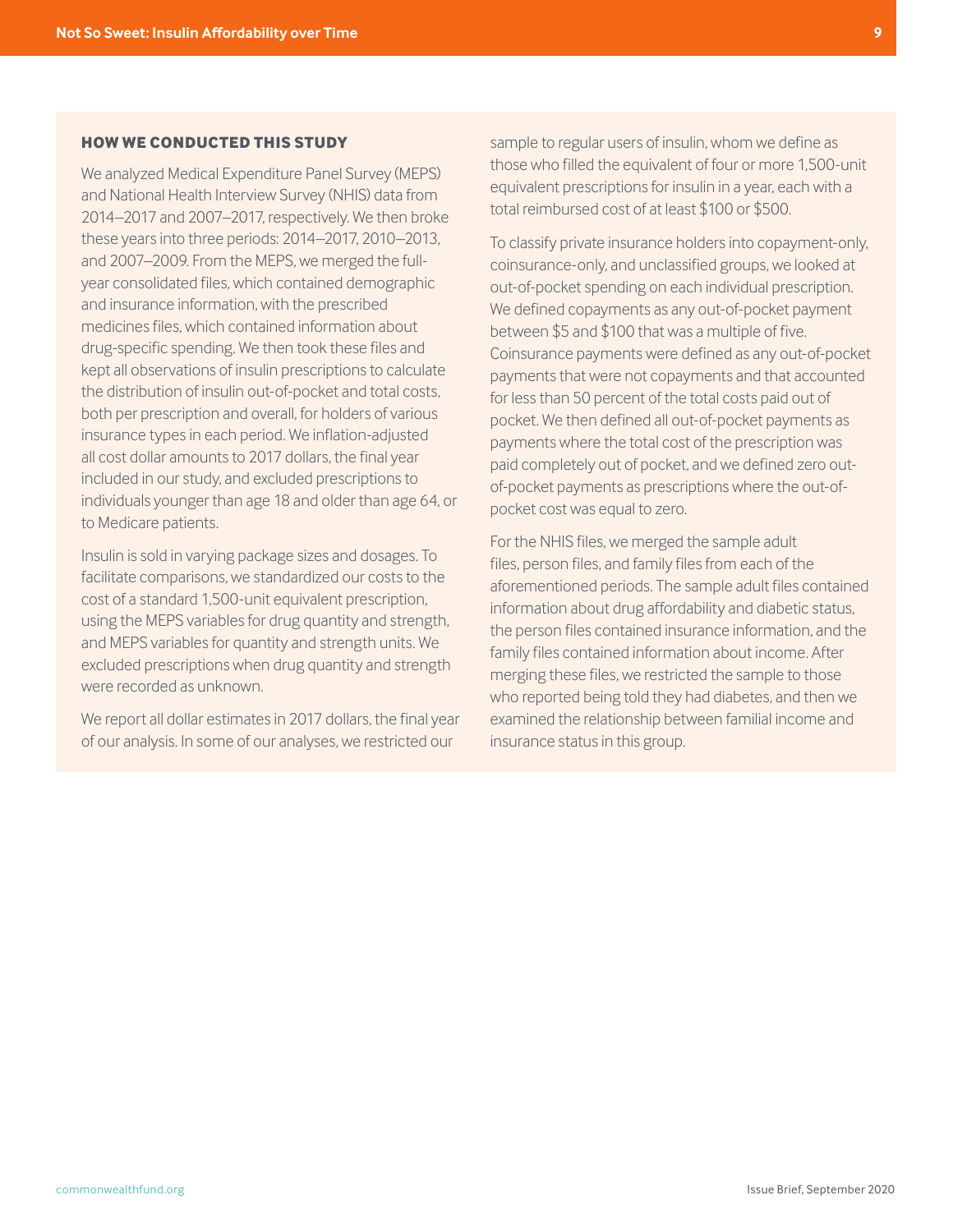# <span id="page-9-0"></span>**APPENDIX Exhibit 1. Percentage Paid Out-of-Pocket Versus Full Cost of Insulin by Insurance**  Appendix Exhibit 1 **Coverage, Medicaid** Paid Out-of-Pocket Versus Full Coverage, Paid Out-of-Pocket Versus Full Cost of Insulin by Medicaid

*Percent paid out of pocket*



Data: Medical Expenditure Panel Survey, 2014–2017.

## **APPENDIX Exhibit 2. Distribution of Primary Insurance Held by Insulin Users, 2014–2017**

| <b>Insurance</b> | <b>Percentage of all</b><br>insulin users | Percentage of insulin users who<br>paid full price for a \$100+1,500-unit<br>equivalent insulin prescription | Percentage of insulin users who<br>paid full price for a \$500+1,500-unit<br>equivalent insulin prescription |
|------------------|-------------------------------------------|--------------------------------------------------------------------------------------------------------------|--------------------------------------------------------------------------------------------------------------|
| Uninsured        | 6%                                        | 26%                                                                                                          | 43%                                                                                                          |
| One-month gap    | 11%                                       | 25%                                                                                                          | 37%                                                                                                          |
| Private          | 46%                                       | 30%                                                                                                          | 4%                                                                                                           |
| Medicaid         | 12%                                       | 2%                                                                                                           | 2%                                                                                                           |
| All other        | 6%                                        | 10%                                                                                                          | 3%                                                                                                           |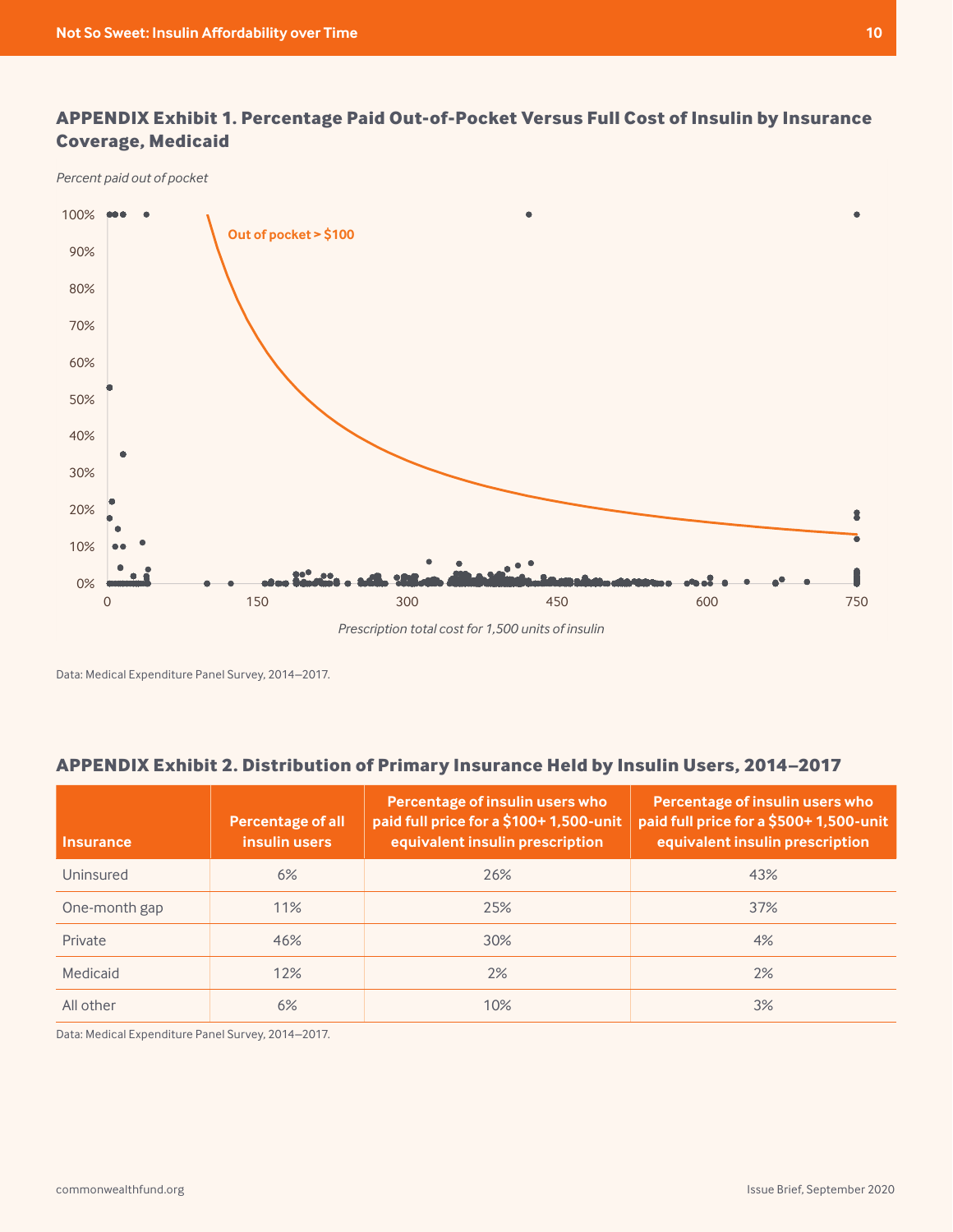# **APPENDIX Exhibit 3. Mean Out-of-Pocket and Total Cost per 1,500-Unit Equivalent Prescription**

|               | Out-of-pocket cost | Total cost |
|---------------|--------------------|------------|
| All insurance | \$32               | \$314      |
| Private       | \$42               | \$317      |
| Medicaid      | \$2                | \$361      |
| Uninsured     | \$81               | \$205      |
| One-month gap | \$42               | \$301      |
| Other         | \$31               | \$310      |

Note: We divided the out-of-pocket (or total) cost in 2017 dollars by the number of milliliters in the prescription to obtain a cost per milliliter. We converted this cost per milliliter to a cost per unit and then multiplied the cost per unit by 1,500, the most common quantity in our sample. We then determined the mean by insurance status.

Data: Medical Expenditure Panel Survey, 2014–2017.

### **APPENDIX Exhibit 4. Patterns of Payment over a Year for Prescriptions Among Regular Users of Insulin Formulations with a Total Reimbursed Cost of More Than \$500, 2014–2017**

|                                                                                    | <b>Full-year</b><br>private insurance<br>(group and individual) | <b>Full-year</b><br><b>Medicaid</b> | Full-year<br>uninsured | <b>All</b> |
|------------------------------------------------------------------------------------|-----------------------------------------------------------------|-------------------------------------|------------------------|------------|
| Percentage who paid full price at any point<br>during the year                     | 9%                                                              | 1%                                  | 70%                    | 15%        |
| Median out-of-pocket cost for 1,500-unit<br>equivalent insulin (all prescriptions) | \$13                                                            | \$0                                 | \$16                   | \$4        |
| Average out-of-pocket costs for insulin over<br>the year                           | \$800                                                           | \$27                                | \$1,925                | \$537      |
| Average out-of-pocket costs for all prescriptions                                  | \$1,291                                                         | \$123                               | \$2,500                | \$919      |
| 75th percentile out-of-pocket costs for all<br>prescriptions                       | \$1,433                                                         | \$159                               | \$2,587                | \$1,282    |

Note: Regular users are those with four or more prescriptions in a year.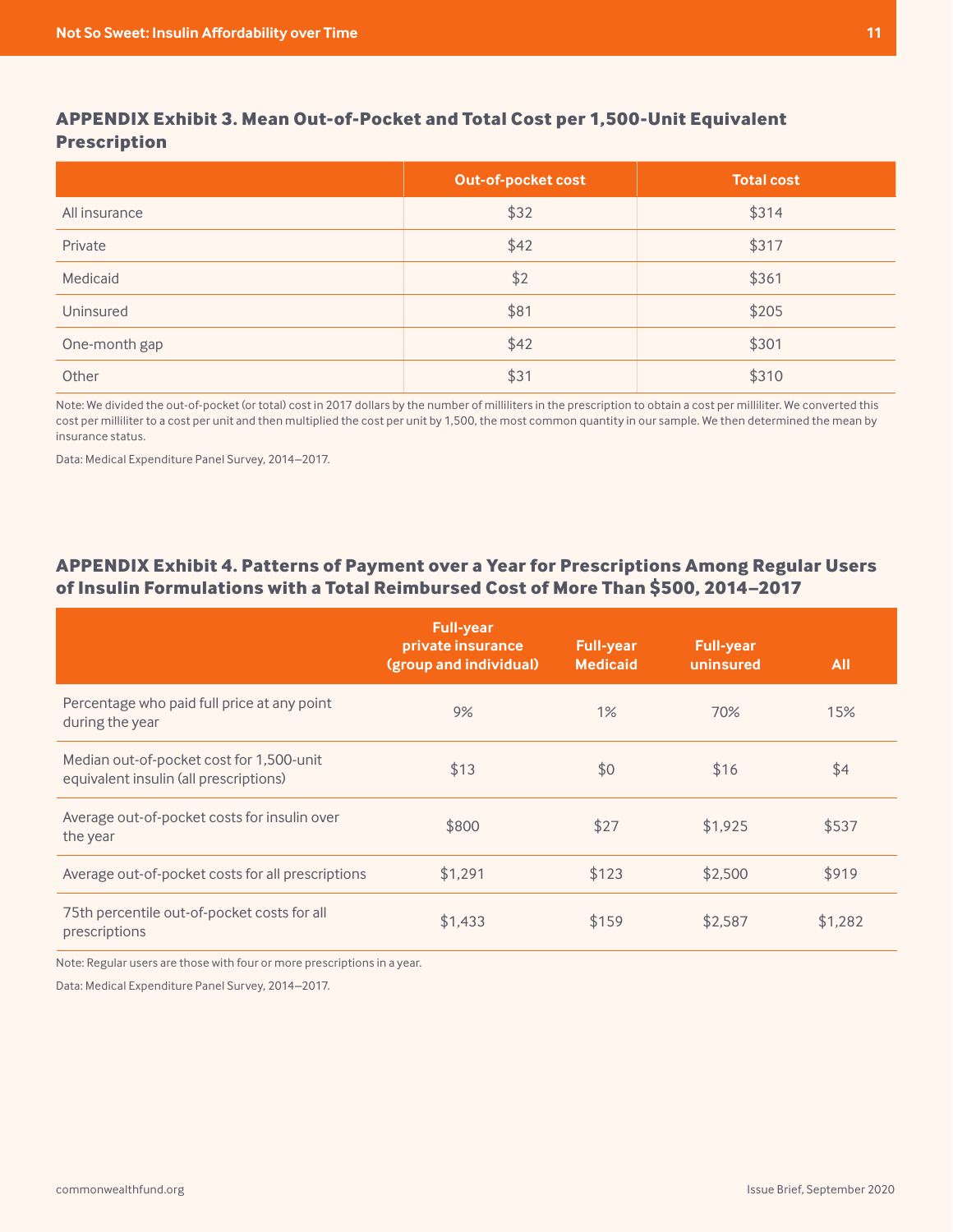### <span id="page-11-0"></span>**NOTES**

- [1](#page-1-0). U.S. Centers for Disease Control and Prevention, *[Age-Adjusted Percentage of Adults with Diabetes Using](https://web.archive.org/web/20190724015709/https://www.cdc.gov/diabetes/statistics/meduse/fig2.htm)  [Diabetes Medication, by Type of Medication, United](https://web.archive.org/web/20190724015709/https://www.cdc.gov/diabetes/statistics/meduse/fig2.htm)  [States, 1997–2011](https://web.archive.org/web/20190724015709/https://www.cdc.gov/diabetes/statistics/meduse/fig2.htm)* (CDC, last updated Nov. 20, 2012).
- [2](#page-1-0). William T. Cefalu et al., "[Insulin Access and](https://care.diabetesjournals.org/content/41/6/1299.long)  [Affordability Working Group: Conclusions and](https://care.diabetesjournals.org/content/41/6/1299.long)  [Recommendations](https://care.diabetesjournals.org/content/41/6/1299.long)," *Diabetes Care* 41, no. 6 (June 2018): 1299–1311.
- [3](#page-1-0). Right Care Alliance, ["High Insulin Costs Are Killing](https://rightcarealliance.org/actions/insulin/)  [Americans](https://rightcarealliance.org/actions/insulin/)," accessed June 28, 2019.
- [4.](#page-1-0) Bram Sable-Smith, "[Insulin's High Cost Leads to Lethal](https://www.npr.org/sections/health-shots/2018/09/01/641615877/insulins-high-cost-leads-to-lethal-rationing)  [Rationing,](https://www.npr.org/sections/health-shots/2018/09/01/641615877/insulins-high-cost-leads-to-lethal-rationing)" National Public Radio, Sept. 1, 2018.
- [5](#page-1-0). Vanessa Romo, ["Colorado Caps Insulin Copays at \\$100](https://www.npr.org/2019/05/24/726817332/colorado-caps-insulin-co-pays-at-100-for-insured-residents)  [for Insured Residents](https://www.npr.org/2019/05/24/726817332/colorado-caps-insulin-co-pays-at-100-for-insured-residents)," National Public Radio, May 24, 2019.
- [6.](#page-1-0) U.S. House of Representatives, Committee on Energy and Commerce, [Hearing on "Priced Out of a Lifesaving](https://energycommerce.house.gov/committee-activity/hearings/hearing-on-priced-out-of-a-lifesaving-drug-getting-answers-on-the-rising)  [Drug: Getting Answers on the Rising Cost of Insulin,"](https://energycommerce.house.gov/committee-activity/hearings/hearing-on-priced-out-of-a-lifesaving-drug-getting-answers-on-the-rising) Apr. 10, 2019.
- [7.](#page-1-0) Robert Pear, ["Lawmakers in Both Parties Vow to Rein](https://www.nytimes.com/2019/04/10/us/politics/insulin-prices-legislation.html)  [in Insulin Costs](https://www.nytimes.com/2019/04/10/us/politics/insulin-prices-legislation.html)," *New York Times*, April 10, 2019; Kaiser Health News, "[Getting Pharma Companies and](https://khn.org/morning-breakout/getting-pharma-companies-and-insurers-to-pick-up-larger-part-of-seniors-drugs-costs-major-tenet-in-senate-gop-plan/)  [Insurers to Pick Up Larger Part of Seniors' Drugs Costs](https://khn.org/morning-breakout/getting-pharma-companies-and-insurers-to-pick-up-larger-part-of-seniors-drugs-costs-major-tenet-in-senate-gop-plan/)  [Is Major Tenet in Senate GOP Plan](https://khn.org/morning-breakout/getting-pharma-companies-and-insurers-to-pick-up-larger-part-of-seniors-drugs-costs-major-tenet-in-senate-gop-plan/)," *Kaiser Morning Briefing,* June 6, 2019; and Adam Cancryn, ["Liberals](https://www.politico.com/story/2019/06/06/democrats-prescription-drug-prices-1497676)  [Fight Their Own Party over Drug Prices,](https://www.politico.com/story/2019/06/06/democrats-prescription-drug-prices-1497676)" *Politico,* June 6, 2019.
- [8.](#page-2-0) Cefalu et al., "Insulin Access," 2018.
- [9.](#page-2-0) Douglas J. Langa, Novo Nordisk Inc., "[Testimony Before](https://energycommerce.house.gov/sites/democrats.energycommerce.house.gov/files/documents/Testimony-%20Langa%2004.10.2019.pdf)  [the U.S. House of Representatives, Committee on](https://energycommerce.house.gov/sites/democrats.energycommerce.house.gov/files/documents/Testimony-%20Langa%2004.10.2019.pdf)  [Energy and Commerce, Subcommittee on Oversight](https://energycommerce.house.gov/sites/democrats.energycommerce.house.gov/files/documents/Testimony-%20Langa%2004.10.2019.pdf)  [and Investigations,](https://energycommerce.house.gov/sites/democrats.energycommerce.house.gov/files/documents/Testimony-%20Langa%2004.10.2019.pdf)" invited testimony, Apr. 10, 2019.
- [10](#page-2-0).Juliette Cubanski et al., *[How Much Does Medicare Spend](https://www.kff.org/medicare/issue-brief/how-much-does-medicare-spend-on-insulin/)  [on Insulin?](https://www.kff.org/medicare/issue-brief/how-much-does-medicare-spend-on-insulin/)* (Henry J. Kaiser Family Foundation, Apr. 2019).
- [11.](#page-2-0) Benita Lee, "[How Much Does Insulin Cost? Here's How](https://www.goodrx.com/blog/how-much-does-insulin-cost-compare-brands/)  [22 Brands Compare,](https://www.goodrx.com/blog/how-much-does-insulin-cost-compare-brands/)" *GoodRx*, Sept. 21, 2018, updated Aug. 23, 2019.
- [12](#page-3-0).Medicaid patients were less likely than those with private insurance to receive free samples, which explains a portion of the higher total costs for this group.
- [13](#page-3-0).Andrea C. Tricco et al., ["Safety, Effectiveness, and](https://www.bmj.com/content/349/bmj.g5459)  [Cost-Effectiveness of Long-Acting Versus Intermediate-](https://www.bmj.com/content/349/bmj.g5459)[Acting Insulin for Patients with Type 1 Diabetes:](https://www.bmj.com/content/349/bmj.g5459)  [Systematic Review and Network Meta-Analysis,](https://www.bmj.com/content/349/bmj.g5459)" *BMJ* 349 (Oct. 1, 2014): g5459.
- [14](#page-3-0).Kara F. S. Melo et al., "[Short-Acting Insulin Analogues](https://doi.org/10.1186/s13098-018-0397-3)  [Versus Regular Human Insulin on Postprandial](https://doi.org/10.1186/s13098-018-0397-3)  [Glucose and Hypoglycemia in Type 1 Diabetes Mellitus:](https://doi.org/10.1186/s13098-018-0397-3)  [S Systematic Review and Meta-Analysis,](https://doi.org/10.1186/s13098-018-0397-3)" *Diabetology & Metabolic Syndrome* 11, no. 2, published online Jan. 3, 2019.
- [15](#page-3-0).Philippe Vague et al., "[Insulin Detemir Is Associated](https://care.diabetesjournals.org/content/26/3/590.long)  [with More Predictable Glycemic Control and Reduced](https://care.diabetesjournals.org/content/26/3/590.long)  [Risk of Hypoglycemia than NPH Insulin in Patients](https://care.diabetesjournals.org/content/26/3/590.long)  [with Type 1 Diabetes on a Basal-Bolus Regimen](https://care.diabetesjournals.org/content/26/3/590.long)  [with Premeal Insulin Aspart,](https://care.diabetesjournals.org/content/26/3/590.long)" *Diabetes Care* 26, no. 3 (Mar. 2003): 590–96; and Matthew C. Riddle, Julio Rosenstock, and John Gerich, "[The Treat-to-Target Trial:](https://care.diabetesjournals.org/content/26/11/3080)  [Randomized Addition of Glargine or Human NPH](https://care.diabetesjournals.org/content/26/11/3080)  [Insulin to Oral Therapy of Type 2 Diabetic Patients](https://care.diabetesjournals.org/content/26/11/3080)," *Diabetes Care* 26, no. 11 (Nov. 2003): 3080–86.
- [16](#page-5-0).Gary Claxton et al., *[2017 Employer Health Benefits](https://www.kff.org/health-costs/report/2017-employer-health-benefits-survey/)  [Survey](https://www.kff.org/health-costs/report/2017-employer-health-benefits-survey/)* (Henry J. Kaiser Family Foundation, Sept. 19, 2017).
- [17](#page-5-0). Gary Claxton, Larry Levitt, and Michelle Long, ["Payments for Cost-Sharing Increasing Rapidly over](https://www.healthsystemtracker.org/brief/payments-for-cost-sharing-increasing-rapidly-over-time/)  [Time,](https://www.healthsystemtracker.org/brief/payments-for-cost-sharing-increasing-rapidly-over-time/)" *Peterson-Kaiser Health System Tracker Insight Brief,* Apr. 12, 2016.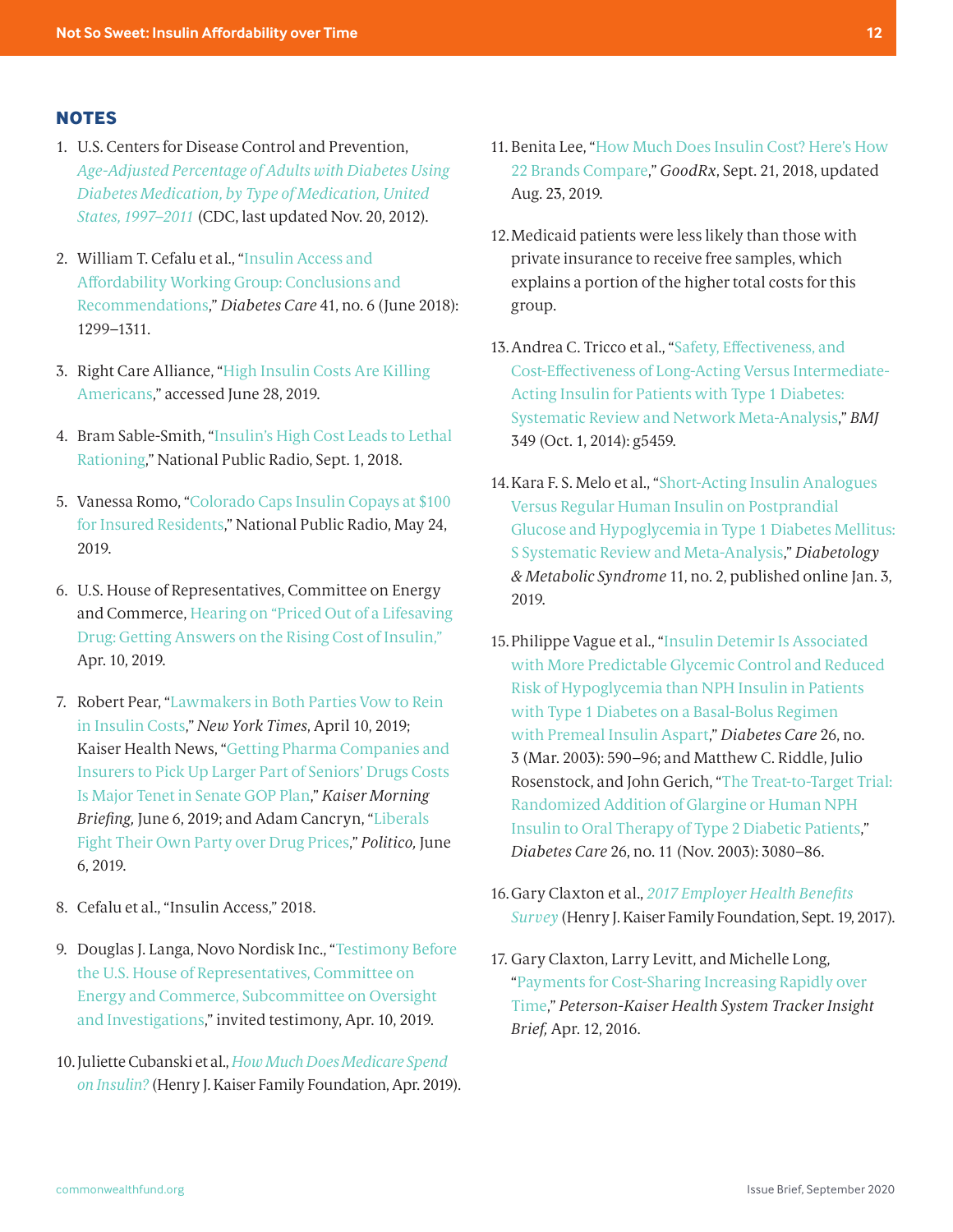### **ABOUT THE AUTHORS**

**Sherry A. Glied, Ph.D.**, is dean of the Robert F. Wagner Graduate School of Public Service at New York University. From 1989 to 2013, she was professor of Health Policy and Management at Columbia University's Mailman School of Public Health. Glied served as assistant secretary for Planning and Evaluation at the U.S. Department of Health and Human Services from July 2010 through August 2012. She is a member of the Health and Medicine Division of the National Academies of Sciences, Engineering, and Medicine, and of the National Academy of Social Insurance, and is a research associate of the National Bureau of Economic Research. Glied's principal areas of research are in health policy reform and mental health care policy. She is the author of *Chronic Condition* (Harvard University Press, 1998), coauthor (with Richard Frank) of *Better But Not Well: Mental Health Policy in the U.S. Since 1950* (Johns Hopkins University Press, 2006), and coeditor (with Peter C. Smith) of *The Oxford Handbook of Health Economics* (Oxford University Press, 2011).

**Benjamin Zhu** is a junior research scientist, focusing on health care policy, at the Robert F. Wagner Graduate School of Public Service at New York University. Prior to joining NYU, he was a Fulbright grantee based in Brazil. Mr. Zhu graduated from the University of Pittsburgh with a degree in political science and chemistry.

### **ACKNOWLEDGMENTS**

We would like to thank Elbert Huang for his help with deciding how to best standardize insulin prescriptions for comparison.

*Editorial support was provided by Maggie Van Dyke*

### **For more information about this brief, please contact:**

Sherry Glied, Ph.D. Dean Robert F. Wagner Graduate School of Public Service New York University sherry.glied@nyu.edu